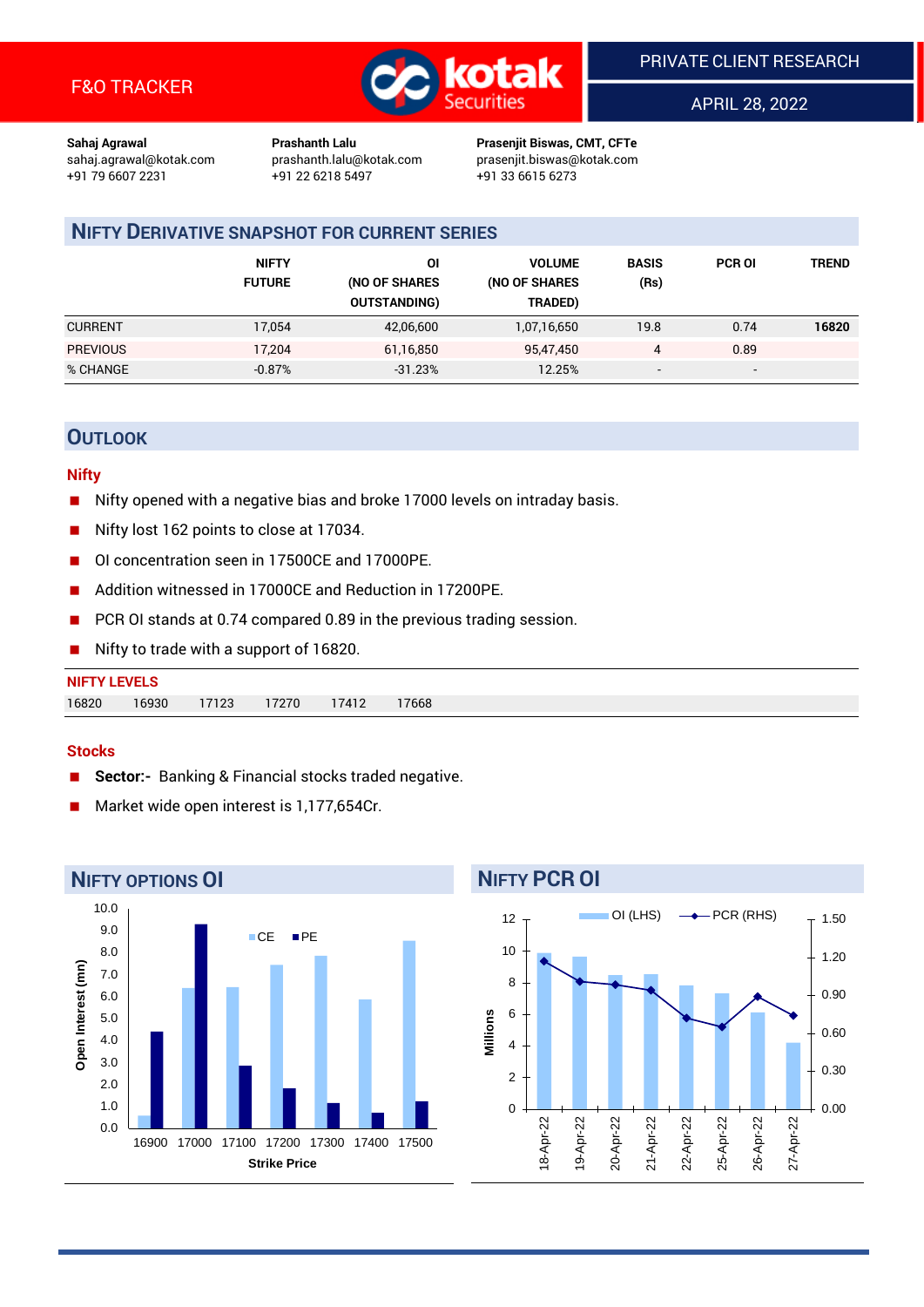# **FUTURE STATISTICS**

| <b>OI INCREASE</b> |
|--------------------|
|--------------------|

| <b>SYMBOL</b>     | ΟI     | ΟI           | <b>PRICE CHG</b> |
|-------------------|--------|--------------|------------------|
|                   | $(\%)$ | (SHARES)     | $(\%)$           |
| <b>BAJFINANCE</b> | 32.2%  | 51,93,000    | $-7.3%$          |
| <b>IEX</b>        | 12.1%  | 4,60,50,000  | $-3.2%$          |
| <b>BAJAJ-AUTO</b> | 11.5%  | 23,48,000    | 0.3%             |
| <b>AARTIIND</b>   | 9.5%   | 26.57.950    | $-2.2%$          |
| <b>ABCAPITAL</b>  | 9.3%   | 2,42,17,600  | 3.3%             |
| <b>CHAMBLFERT</b> | 8.9%   | 31.47.000    | 0.7%             |
| <b>HINDALCO</b>   | 8.5%   | 3,65,18,825  | $-0.2%$          |
| <b>DIXON</b>      | 8.3%   | 6,64,875     | $-0.6%$          |
| <b>OFSS</b>       | 7.2%   | 5,87,125     | $-1.2%$          |
| <b>NTPC</b>       | 7.0%   | 10.47.43.200 | $-0.9%$          |

| <b>OI DECREASE</b> |          |             |                  |
|--------------------|----------|-------------|------------------|
| <b>SYMBOL</b>      | ΟI       | ΟI          | <b>PRICE CHG</b> |
|                    | $(\%)$   | (SHARES)    | (%)              |
| <b>PFIZER</b>      | $-22.6%$ | 64,500      | $-1.3%$          |
| <b>NAVINFLUOR</b>  | $-17.5%$ | 3,65,625    | $-4.0%$          |
| <b>CHOLAFIN</b>    | $-14.8%$ | 91,97,500   | $-2.5%$          |
| <b>ONGC</b>        | $-13.9%$ | 5,72,11,000 | $-1.3%$          |
| <b>APLLTD</b>      | $-13.9%$ | 16,34,500   | 0.3%             |
| <b>IGL</b>         | $-13.6%$ | 1,53,28,500 | $-2.0%$          |
| <b>HONAUT</b>      | $-13.3%$ | 6,255       | $-1.3%$          |
| <b>NAM-INDIA</b>   | $-12.8%$ | 34,60,800   | $-2.4%$          |
| <b>JKCEMENT</b>    | $-12.5%$ | 3,39,500    | $-1.2%$          |
| <b>ATUL</b>        | $-12.5%$ | 1,59,300    | $-4.3%$          |

# **CASH STATISTICS**

| <b>TOP VOLUMES</b> |                      |              |              |  |  |  |  |
|--------------------|----------------------|--------------|--------------|--|--|--|--|
| <b>SYMBOL</b>      | <b>TRADED SHARES</b> | <b>VALUE</b> | <b>CLOSE</b> |  |  |  |  |
|                    | (QTY)                | (IN LAKHS)   |              |  |  |  |  |
| <b>RELIANCE</b>    | 89,24,920            | 2,49,449     | 2,778        |  |  |  |  |
| <b>ICICIBANK</b>   | 2,14,41,480          | 1,58,500     | 737          |  |  |  |  |
| <b>ADANIPOWER</b>  | 4,48,95,283          | 1,32,933     | 299          |  |  |  |  |
| <b>HDFCBANK</b>    | 90,27,167            | 1,23,732     | 1.373        |  |  |  |  |
| <b>TATASTEEL</b>   | 71,20,974            | 87,714       | 1,247        |  |  |  |  |
| <b>AXISBANK</b>    | 1,14,85,697          | 87,584       | 766          |  |  |  |  |
| <b>HINDALCO</b>    | 1,76,23,544          | 85,531       | 492          |  |  |  |  |
| <b>TATAPOWER</b>   | 3,20,27,943          | 79,976       | 247          |  |  |  |  |
| <b>SBIN</b>        | 1,23,67,342          | 61,438       | 497          |  |  |  |  |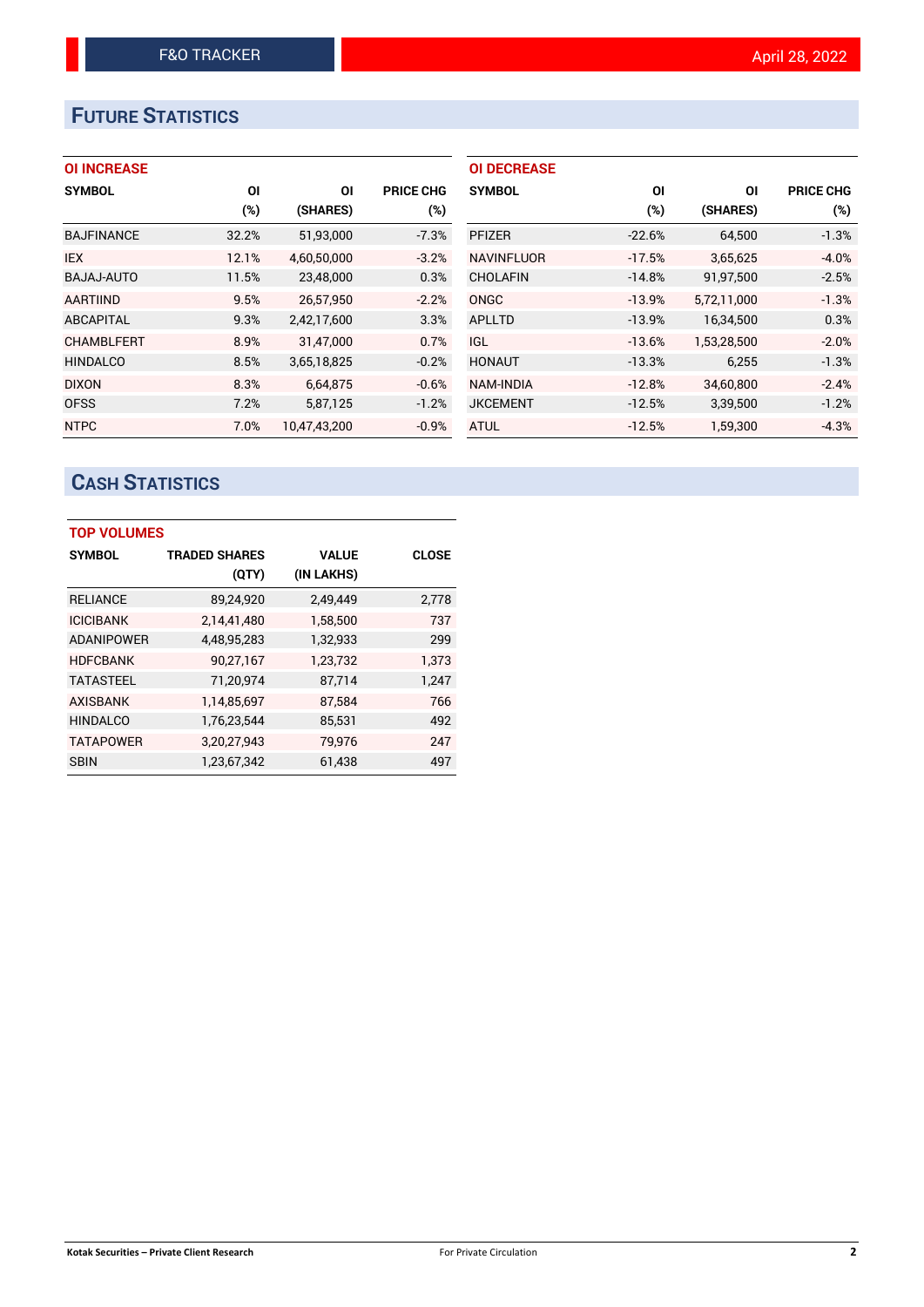# **OPTION STATISTICS**

### **SIGNIFICANT CALL OPEN INTEREST**

| <b>SYMBOL</b>     | <b>STRK</b>  | <b>OPTION</b> | <b>CLOSE</b> | <b>FUT</b>   | ΟI          |
|-------------------|--------------|---------------|--------------|--------------|-------------|
|                   | <b>PRICE</b> | <b>TYPE</b>   | (RS)         | <b>CLOSE</b> | (SHARES)    |
| <b>LUPIN</b>      | 800          | <b>CE</b>     | 0.2          | 744          | 16,82,150   |
| <b>COALINDIA</b>  | 210          | CE            | 0.1          | 188          | 85,72,200   |
| <b>BHARTIARTL</b> | 780          | CЕ            | 0.1          | 753          | 62,62,400   |
| <b>MARUTI</b>     | 8.000        | CF            | 13.3         | 7.802        | 3.40.400    |
| <b>COALINDIA</b>  | 200          | СE            | 0.1          | 188          | 68,58,600   |
| <b>INDUSINDBK</b> | 1.000        | CE            | 0.9          | 977          | 15.44.400   |
| <b>TATAPOWER</b>  | 300          | <b>CE</b>     | 0.1          | 248          | 1,60,58,250 |
| <b>AXISBANK</b>   | 800          | CE            | 0.3          | 767          | 35,92,800   |
| <b>TATAMOTORS</b> | 450          | СE            | 0.4          | 431          | 1,05,79,200 |
| ONGC              | 170          | <b>CE</b>     | 0.2          | 165          | 71,61,000   |

## **SIGNIFICANT PUT OPEN INTEREST SYMBOL STRK OPTION CLOSE FUT OI PRICE TYPE (RS) CLOSE (SHARES)** BAJAJ-AUTO 3,800 PE 18.5 3,899 1,29,000 HEROMOTOCO 2,400 PE 1.2 2,498 1,56,300 HEROMOTOCO 2,300 PE 0.6 2,498 1,54,500 COALINDIA 180 PE 0.1 188 27,84,600 HEROMOTOCO 2,380 PE 0.9 2,498 1,05,300 NTPC 155 PE 0.2 156 1,05,05,100 HEROMOTOCO 2,360 PE 0.6 2,498 82,800 MARUTI 7,700 PE 14.2 7,802 88,100 TATAPOWER 250 PE 3.3 248 44,48,250

MARUTI 7,500 PE 3.0 7,802 84,900

| SIGNIFICANT CALL OPEN INTEREST ADDITION |              |               |             |        |              |                  |  |  |
|-----------------------------------------|--------------|---------------|-------------|--------|--------------|------------------|--|--|
| <b>SYMBOL</b>                           | <b>STRK</b>  | <b>OPTION</b> | <b>OPEN</b> | OI CHG | <b>CLOSE</b> | <b>SYMBOL</b>    |  |  |
|                                         | <b>PRICE</b> | <b>TYPE</b>   | <b>INT</b>  | (%)    | (Rs)         |                  |  |  |
| <b>BAJFINANCE</b>                       | 6,900        | <b>CE</b>     | 1,43,125    | 1717%  | 17.3         | <b>FSL</b>       |  |  |
| <b>BAJFINANCE</b>                       | 7.000        | <b>CE</b>     | 2.74.000    | 475%   | 9.3          | <b>VOLTAS</b>    |  |  |
| <b>HINDALCO</b>                         | 480          | <b>CE</b>     | 1,20,400    | 387%   | 15.3         | <b>ADANIPORT</b> |  |  |
| <b>WIPRO</b>                            | 525          | <b>CE</b>     | 1,43,200    | 265%   | 2.1          | APOLLOTYR        |  |  |
| <b>WIPRO</b>                            | 520          | <b>CE</b>     | 1,96,000    | 250%   | 4.2          | <b>ABCAPITAL</b> |  |  |
| <b>BAJFINANCE</b>                       | 7,100        | <b>CE</b>     | 1.45.000    | 228%   | 5.6          | ONGC             |  |  |
| <b>ICICIBANK</b>                        | 740          | <b>CE</b>     | 11,27,500   | 200%   | 4.2          | L&TFH            |  |  |
| <b>HINDPETRO</b>                        | 285          | <b>CE</b>     | 2.07.900    | 185%   | 1.3          | <b>RBLBANK</b>   |  |  |
| ZEEL                                    | 255          | <b>CE</b>     | 1,71,000    | 171%   | 2.6          | <b>INDHOTEL</b>  |  |  |
| <b>NATIONALUM</b>                       | 105          | <b>CE</b>     | 2.12.500    | 150%   | 4.1          | <b>JSWSTEEL</b>  |  |  |

| SIGNIFICANT PUT OPEN INTEREST ADDITION |              |               |             |        |              |  |  |  |  |
|----------------------------------------|--------------|---------------|-------------|--------|--------------|--|--|--|--|
| <b>SYMBOL</b>                          | <b>STRK</b>  | <b>OPTION</b> | <b>OPEN</b> | OI CHG | <b>CLOSE</b> |  |  |  |  |
|                                        | <b>PRICE</b> | <b>TYPE</b>   | <b>INT</b>  | $(\%)$ | (Rs)         |  |  |  |  |
| <b>FSL</b>                             | 115          | <b>PE</b>     | 1,58,600    | 205%   | 0.2          |  |  |  |  |
| <b>VOLTAS</b>                          | 1,280        | <b>PE</b>     | 1,15,000    | 140%   | 15.1         |  |  |  |  |
| <b>ADANIPORTS</b>                      | 920          | <b>PE</b>     | 3,36,250    | 138%   | 35.7         |  |  |  |  |
| <b>APOLLOTYRE</b>                      | 205          | <b>PE</b>     | 2,27,500    | 117%   | 0.5          |  |  |  |  |
| <b>ABCAPITAL</b>                       | 117          | <b>PE</b>     | 1,10,000    | 79%    | 0.3          |  |  |  |  |
| ONGC                                   | 157          | <b>PE</b>     | 1,46,300    | 73%    | 0.2          |  |  |  |  |
| L&TFH                                  | 77           | <b>PE</b>     | 2,14,176    | 71%    | 0.1          |  |  |  |  |
| <b>RBLBANK</b>                         | 117          | <b>PE</b>     | 1,27,600    | 69%    | 0.4          |  |  |  |  |
| <b>INDHOTEL</b>                        | 235          | <b>PE</b>     | 6,07,322    | 68%    | 4.7          |  |  |  |  |
| <b>JSWSTEEL</b>                        | 710          | PE            | 5,23,800    | 63%    | 2.8          |  |  |  |  |

|                   | <b>CALL OPTION VOLUMES</b> |               |                  |              | <b>PUT OPTION VOLUMES</b> |              |               |                  |              |
|-------------------|----------------------------|---------------|------------------|--------------|---------------------------|--------------|---------------|------------------|--------------|
| <b>SYMBOL</b>     | <b>STRK</b>                | <b>OPTION</b> | <b>CONTRACTS</b> | <b>CLOSE</b> | <b>SYMBOL</b>             | <b>STRK</b>  | <b>OPTION</b> | <b>CONTRACTS</b> | <b>CLOSE</b> |
|                   | <b>PRICE</b>               | <b>TYPE</b>   |                  | (Rs)         |                           | <b>PRICE</b> | <b>TYPE</b>   |                  | (Rs)         |
| <b>RELIANCE</b>   | 2,800                      | <b>CE</b>     | 69,598           | 9.4          | <b>RELIANCE</b>           | 2,800        | <b>PE</b>     | 18.485           | 33.9         |
| <b>RELIANCE</b>   | 2.820                      | <b>CE</b>     | 40.430           | 5.7          | <b>RELIANCE</b>           | 2.760        | <b>PE</b>     | 16.425           | 11.5         |
| <b>BAJFINANCE</b> | 7,200                      | <b>CE</b>     | 31,304           | 3.6          | <b>RELIANCE</b>           | 2,780        | <b>PE</b>     | 16,407           | 20.7         |
| <b>BAJFINANCE</b> | 7.100                      | <b>CE</b>     | 29.230           | 5.6          | <b>RELIANCE</b>           | 2.740        | <b>PE</b>     | 13.548           | 5.7          |
| <b>RELIANCE</b>   | 2,840                      | <b>CE</b>     | 28,444           | 3.5          | <b>BAJFINANCE</b>         | 6,800        | <b>PE</b>     | 13.315           | 107.3        |
| <b>RELIANCE</b>   | 2,800                      | <b>CE</b>     | 26,042           | 96.5         | <b>BAJFINANCE</b>         | 6.700        | <b>PE</b>     | 9.983            | 54.5         |
| <b>BAJFINANCE</b> | 7,000                      | <b>CE</b>     | 25,936           | 9.3          | <b>RELIANCE</b>           | 2,700        | <b>PE</b>     | 9,509            | 1.6          |
| <b>RELIANCE</b>   | 2.900                      | <b>CE</b>     | 19.075           | 1.4          | <b>BAJFINANCE</b>         | 6.900        | <b>PE</b>     | 8.153            | 192.7        |
| <b>RELIANCE</b>   | 2,860                      | <b>CE</b>     | 18,463           | 2.5          | <b>BAJFINANCE</b>         | 6,600        | <b>PE</b>     | 7,517            | 28.0         |
| <b>RELIANCE</b>   | 2.780                      | <b>CE</b>     | 18,289           | 15.2         | <b>BAJFINANCE</b>         | 6,500        | PE            | 7,071            | 15.3         |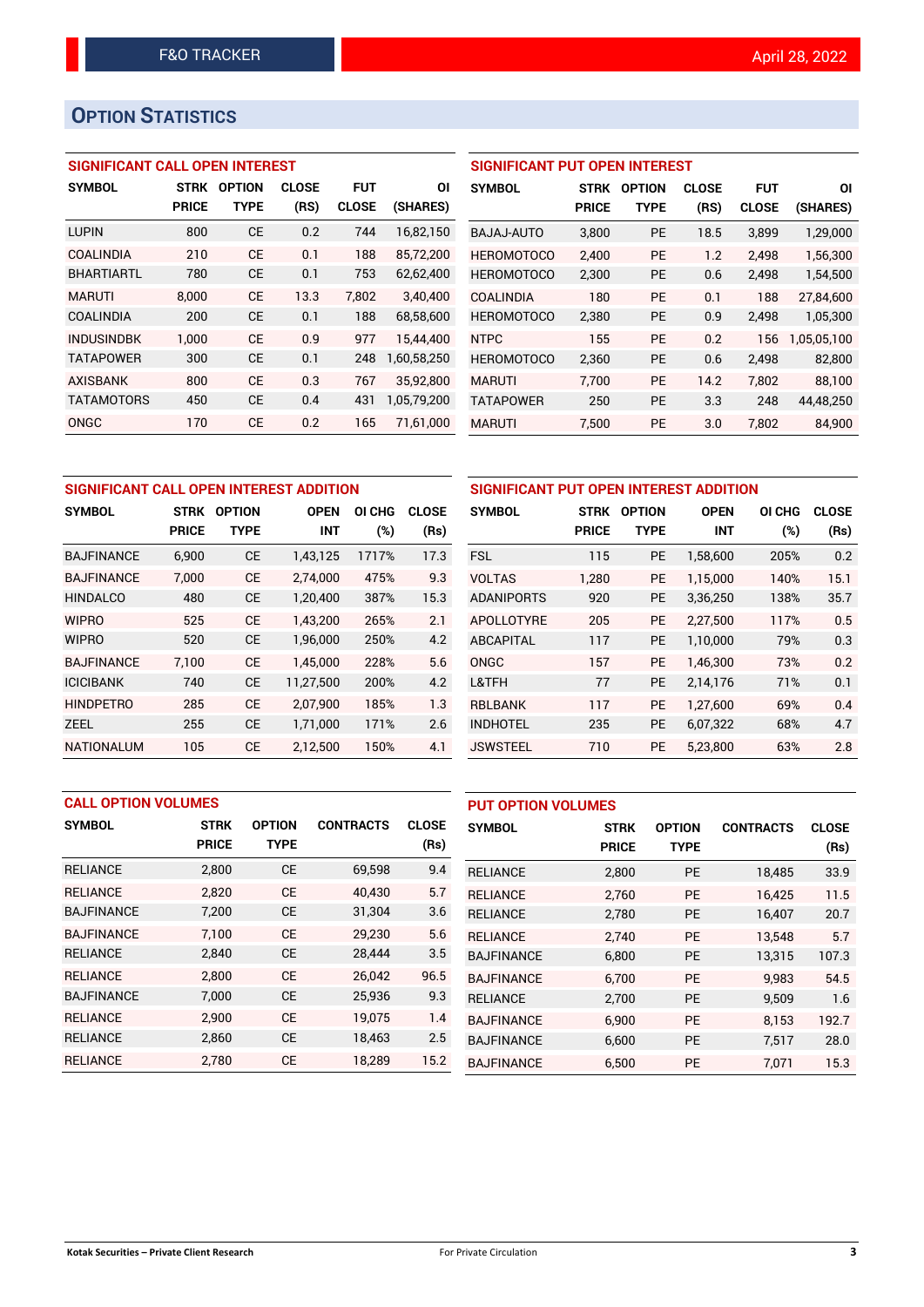#### **RATING SCALE (PRIVATE CLIENT GROUP)**

- **BUY**  Stock/Index looks strong from the expiry/near term perspective and is expected to gain on the basis of technical and/or derivative parameters. Time frame is minimum of current expiry and in certain cases extend to the next series depending on the stock behaviour. Strict stop loss needs to be adhered to for every buy/long recommendation given.
- **SELL** Stock/Index looks weak from the expiry/near term perspective and is expected to gain on the basis of technical and/or derivative parameters. Time frame is minimum of current expiry and in certain cases extend to the next series depending on the stock behaviour. Strict stop loss needs to be adhered to for every sell/short recommendation given.

#### **FUNDAMENTAL RESEARCH TEAM (PRIVATE CLIENT GROUP)**

**Shrikant Chouhan Arun Agarwal Amit Agarwal, CFA Hemali Dhame** shrikant.chouhan@kotak.com arun.agarwal@kotak.com agarwal.amit@kotak.com Hemali.Dhame@kotak.com +91 22 6218 5408 +91 22 6218 6443 +91 22 6218 6439 +91 22 6218 6433

Metals & Mining, Midcap Pharmaceuticals Pharmaceuticals Research Associate Support Executive<br>
iatin.damania@kotak.com purvi.shah@kotak.com rini.mehta@kotak.com k.kathirvelu@kotak.com jatin.damania@kotak.com

**Sumit Pokharna** Pankaj Kumar<br>Oil and Gas, Information Tech Construction, sumit.pokharna@kotak.com pankajr.kumar@kotak.com +91 22 6218 6438 +91 22 6218 6434

Construction, Capital Goods & Midcaps

Transportation, Paints, FMCG

**Jatin Damania Purvi Shah Rini Mehta K. Kathirvelu** +91 22 6218 6440 +91 22 6218 6432 +91 80801 97299 +91 22 6218 6427

### **TECHNICAL RESEARCH TEAM (PRIVATE CLIENT GROUP)**

**Shrikant Chouhan Amol Athawale Sayed Haider** [shrikant.chouhan@kotak.com](mailto:shrikant.chouhan@kotak.com) [amol.athawale@kotak.com](mailto:amol.athawale@kotak.com) Research Associate

+91 22 6218 5408 +91 20 6620 3350 [sayed.haider@kotak.com](mailto:sayed.haider@kotak.com) +91 22 62185498

#### **DERIVATIVES RESEARCH TEAM (PRIVATE CLIENT GROUP)**

+91 79 6607 2231 +91 22 6218 5497 +91 33 6615 6273

**Sahaj Agrawal Prashanth Lalu Prasenjit Biswas, CMT, CFTe** [prasenjit.biswas@kotak.com](mailto:prasenjit.biswas@kotak.com)